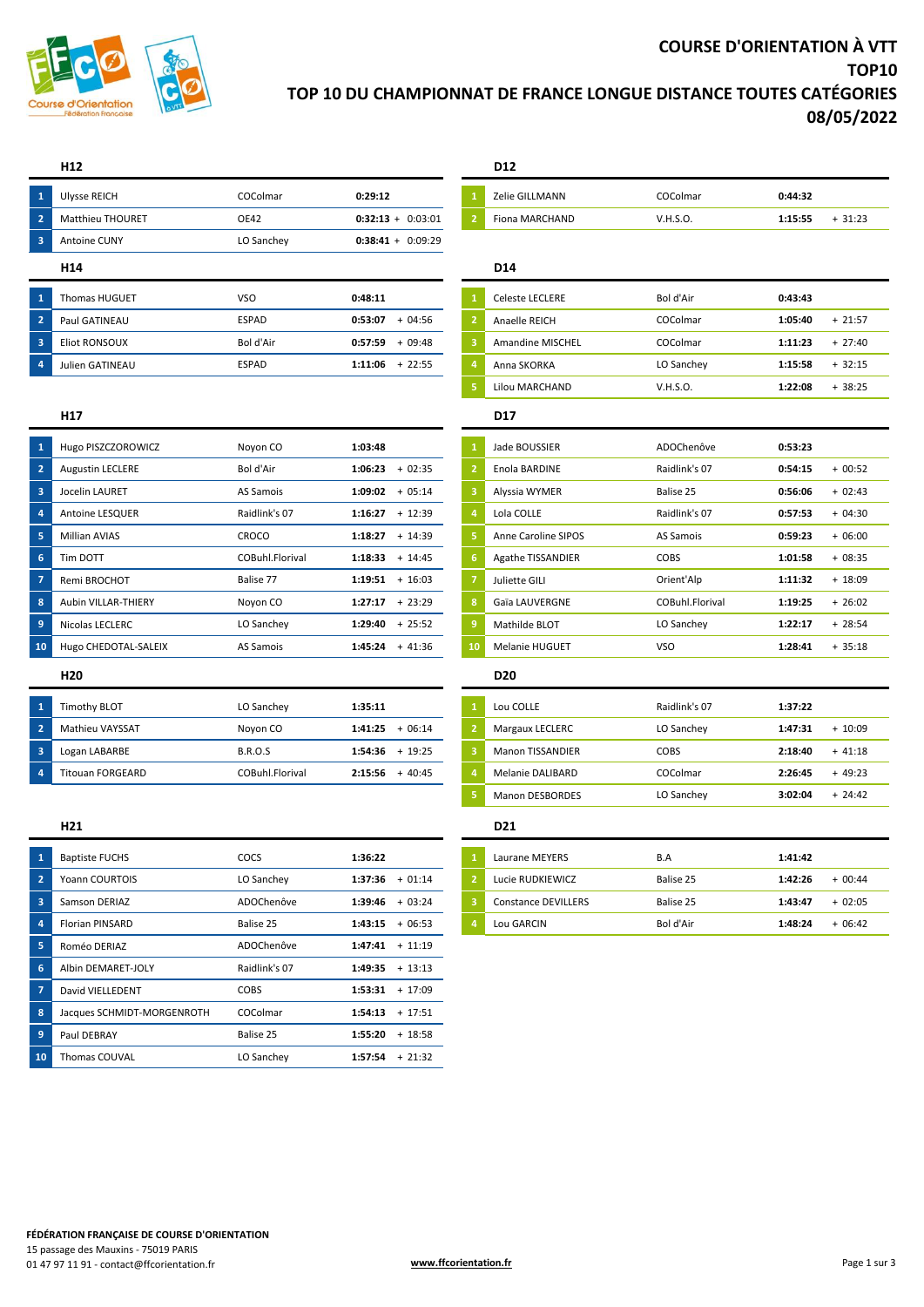

# **COURSE D'ORIENTATION À VTT TOP10 TOP 10 DU CHAMPIONNAT DE FRANCE LONGUE DISTANCE TOUTES CATÉGORIES 08/05/2022**

|                         | H40                     |               |                     |    | D40                     |               |         |          |
|-------------------------|-------------------------|---------------|---------------------|----|-------------------------|---------------|---------|----------|
| 1                       | Vincent BROCHOT         | Balise 77     | 1:25:34             |    | Claire PIVOT            | Bol d'Air     | 1:05:11 |          |
| $\overline{2}$          | Vincent BOUCHUT         | <b>OPA</b>    | 1:25:41<br>$+00:07$ |    | Marie VUILLEMARD        | O'Zone 88     | 1:06:55 | $+01:44$ |
| $\overline{\mathbf{3}}$ | Yann REICH              | COColmar      | 1:29:51<br>$+04:17$ | -3 | <b>Caroline PAILHES</b> | Raidlink's 07 | 1:11:27 | $+06:16$ |
| 4                       | François FLOTAT         | Echo 73       | 1:31:39<br>$+06:05$ | -4 | Daria NIGGLI            | O'Jura        | 1:25:19 | $+20:08$ |
| 5                       | <b>Antoine TRISTRAM</b> | COColmar      | 1:32:11<br>$+06:37$ | -5 | Elise REICH             | COColmar      | 1:46:25 | $+41:14$ |
| 6                       | <b>Thomas COIRON</b>    | ANSA          | $+09:12$<br>1:34:46 | 6  | Françoise CUNY          | LO Sanchey    | 1:52:19 | $+47:08$ |
| 7                       | Jérémy VUILLEMARD       | O'Zone 88     | $1:35:51 + 10:17$   |    | Marie-Pierre GERARDIN   | RO'Paris      | 2:47:07 | $+41:56$ |
| 8                       | <b>Quentin LECLERE</b>  | Bol d'Air     | $1:40:06 + 14:32$   |    |                         |               |         |          |
| 9                       | <b>Cyril MAIGRE</b>     | <b>PSNO</b>   | $+18:27$<br>1:44:01 |    |                         |               |         |          |
| 10                      | Sebastien GUERARD       | A.B.C.O.Dijon | $+21:29$<br>1:47:03 |    |                         |               |         |          |
|                         |                         |               |                     |    |                         |               |         |          |

| $\mathbf{1}$   | Claire PIVOT          | Bol d'Air     | 1:05:11 |          |
|----------------|-----------------------|---------------|---------|----------|
| $\overline{2}$ | Marie VUILLEMARD      | O'Zone 88     | 1:06:55 | $+01:44$ |
| 3              | Caroline PAILHES      | Raidlink's 07 | 1:11:27 | $+06:16$ |
| $\overline{a}$ | Daria NIGGLI          | O'Jura        | 1:25:19 | $+20:08$ |
| 5              | Elise REICH           | COColmar      | 1:46:25 | $+41:14$ |
| 6              | <b>Françoise CUNY</b> | LO Sanchey    | 1:52:19 | $+47:08$ |
| $\overline{7}$ | Marie-Pierre GERARDIN | RO'Paris      | 2:47:07 | $+41:56$ |

## **H50 D50**

| 1              | Jean-Charles LALEVEE  | Vallée Ouche Or | 1:09:26             |    | Aurélie VILLAR        | Novon CO   | 0:54:35 |           |
|----------------|-----------------------|-----------------|---------------------|----|-----------------------|------------|---------|-----------|
| $\overline{2}$ | Sebastien THIERY      | Noyon CO        | 1:11:16<br>$+01:50$ |    | Sophie PISZCZOROWICZ  | Novon CO   | 0:59:33 | $+04:58$  |
| -3             | <b>Jurg NIGGLI</b>    | O'Jura          | 1:13:25<br>$+03:59$ | -3 | Florence BLANC JOUVAN | Orient'Alp | 1:12:41 | $+ 18:06$ |
| 4              | Stephane TOUSSAINT    | Balise 77       | $+05:51$<br>1:15:17 |    | Christine HO THANH    | COColmar   | 1:23:55 | $+29:20$  |
| -5             | <b>Denis VALENTIN</b> | <b>B.R.O.S</b>  | 1:18:19<br>$+08:53$ | 5  | Dany BONNORONT        | Bol d'Air  | 1:23:59 | $+29:24$  |
| 6              | Patrick JANAND        | Balise 25       | 1:20:26<br>$+11:00$ | -6 | Isabelle WYMER        | Balise 25  | 1:25:32 | $+30:57$  |
| -7             | Jean-Luc DENOUAL      | Noyon CO        | $+16:02$<br>1:25:28 |    | <b>Martine WEISS</b>  | COColmar   | 1:28:48 | $+34:13$  |
| 8              | <b>Alain POURRE</b>   | Balise 25       | $+16:06$<br>1:25:32 | 8  | Agnès COURTOIS        | LO Sanchey | 1:33:33 | $+38:58$  |
| 9              | Jean-Michel BETTINGER | V.H.S.O.        | 1:25:44<br>$+16:18$ | -9 | Valérie POURRE        | Balise 25  | 1:36:23 | $+41:48$  |
| 10             | <b>Eddie WYMER</b>    | Balise 25       | 1:26:09<br>$+16:43$ | 10 | Luisa DIAS            | COMulhouse | 1:49:06 | $+ 54:31$ |
|                |                       |                 |                     |    |                       |            |         |           |

| $\mathbf{1}$   | <b>Georges TREVISAN</b> | Echo 73         | 0:50:10 |                | Sylvie MARCHESIN          | Scapa Nancy  | 0:56:18 |           |
|----------------|-------------------------|-----------------|---------|----------------|---------------------------|--------------|---------|-----------|
| $\sqrt{2}$     | <b>Michel DENAIX</b>    | <b>COCS</b>     | 0:54:07 | $+03:57$       | <b>Chantal BASTIEN</b>    | COColmar     | 1:00:24 | $+04:06$  |
| 3              | Didier BOULANGER        | Chnatelle SN    | 1:00:14 | $+10:04$<br>-3 | Nancy ESNAULT             | Scapa Nancy  | 1:05:20 | $+09:02$  |
| $\overline{4}$ | <b>Christian PPROST</b> | Vallée Ouche Or | 1:02:38 | $+12:28$       | <b>Corinne MEYER</b>      | COColmar     | 1:05:34 | $+09:16$  |
| 5              | Jean-Marc ROBBE         | ANSA            | 1:03:59 | $+ 13:49$      | <b>Brigitte BOULANGER</b> | Chantelle SN | 1:11:55 | $+ 15:37$ |
| 6              | Jean-Marie FATH         | Scapa Nancy     | 1:07:34 | $+17:24$<br>-6 | Evelyne THIEBAUT          | Scapa Nancy  | 1:14:42 | $+ 18:24$ |
| -7             | <b>Bruno LEGRAND</b>    | Vallée Ouche Or | 1:08:40 | $+18:30$       |                           |              |         |           |
| 8              | Thierry JOLY            | COMulhouse      | 1:08:57 | $+ 18:47$      |                           |              |         |           |
| 9              | André HERMET            | AS Samois       | 1:09:11 | $+19:01$       |                           |              |         |           |
| 10             | <b>François HUEBER</b>  | <b>COSE</b>     | 1:11:40 | $+21:30$       |                           |              |         |           |

| Sebastien THIERY        | Noyon CO        | 1:11:16 | $+01:50$          | $\overline{2}$ | Sophie PISZCZOROWICZ         | Noyon CO     | 0:59:33 | $+04:58$  |
|-------------------------|-----------------|---------|-------------------|----------------|------------------------------|--------------|---------|-----------|
| <b>Jurg NIGGLI</b>      | O'Jura          | 1:13:25 | $+03:59$          | -3             | <b>Florence BLANC JOUVAN</b> | Orient'Alp   | 1:12:41 | $+ 18:06$ |
| Stephane TOUSSAINT      | Balise 77       | 1:15:17 | $+05:51$          | $\overline{4}$ | Christine HO THANH           | COColmar     | 1:23:55 | $+29:20$  |
| Denis VALENTIN          | <b>B.R.O.S</b>  | 1:18:19 | $+08:53$          | 5              | Dany BONNORONT               | Bol d'Air    | 1:23:59 | $+29:24$  |
| Patrick JANAND          | Balise 25       |         | $1:20:26 + 11:00$ | 6              | Isabelle WYMER               | Balise 25    | 1:25:32 | $+30:57$  |
| Jean-Luc DENOUAL        | Novon CO        | 1:25:28 | $+16:02$          | -7             | <b>Martine WEISS</b>         | COColmar     | 1:28:48 | $+34:13$  |
| Alain POURRE            | Balise 25       | 1:25:32 | $+16:06$          | 8              | Agnès COURTOIS               | LO Sanchey   | 1:33:33 | $+38:58$  |
| Jean-Michel BETTINGER   | V.H.S.O.        |         | $1:25:44 + 16:18$ | -9             | Valérie POURRE               | Balise 25    | 1:36:23 | $+41:48$  |
| Eddie WYMER             | Balise 25       | 1:26:09 | $+16:43$          | 10             | Luisa DIAS                   | COMulhouse   | 1:49:06 | $+ 54:31$ |
| H60                     |                 |         |                   |                | <b>D60</b>                   |              |         |           |
| Georges TREVISAN        | Echo 73         | 0:50:10 |                   |                | Sylvie MARCHESIN             | Scapa Nancy  | 0:56:18 |           |
| Michel DENAIX           | COCS            | 0:54:07 | $+03:57$          | $\overline{2}$ | <b>Chantal BASTIEN</b>       | COColmar     | 1:00:24 | $+04:06$  |
| Didier BOULANGER        | Chnatelle SN    | 1:00:14 | $+10:04$          | -3             | Nancy ESNAULT                | Scapa Nancy  | 1:05:20 | $+09:02$  |
| <b>Christian PPROST</b> | Vallée Ouche Or | 1:02:38 | $+ 12:28$         | $\overline{4}$ | <b>Corinne MEYER</b>         | COColmar     | 1:05:34 | $+09:16$  |
| Jean-Marc ROBBE         | ANSA            | 1:03:59 | $+ 13:49$         | 5              | <b>Brigitte BOULANGER</b>    | Chantelle SN | 1:11:55 | $+ 15:37$ |
|                         |                 |         |                   |                |                              |              |         |           |

### **H70 D70**

| Nelly DEVILLE   | Scapa Nancy | 1:02:27 |          |
|-----------------|-------------|---------|----------|
| Christiane VOGT | SCBarr      | 1:41:42 | $+39:15$ |

| ۰.<br>- |  |
|---------|--|
|---------|--|

| $\mathbf{1}$            | Didier MARCHAL           | Balise 25       | 0:48:12           |          | Nelly DEVILLE   | Scapa Nancy |  |
|-------------------------|--------------------------|-----------------|-------------------|----------|-----------------|-------------|--|
| $\sqrt{2}$              | Alain GUILLON            | <b>CSA CNSD</b> | 0:54:03           | $+05:51$ | Christiane VOGT | SCBarr      |  |
| $\overline{\mathbf{3}}$ | Jean-François DECHAVANNE | Asul Sports Nat | 0:54:16           | $+06:04$ |                 |             |  |
| $\overline{4}$          | Dominique ETIENNE        | LO Sanchey      | 1:00:10           | $+11:58$ |                 |             |  |
| 5                       | Christian MATHELIER      | AS Samois       | 1:05:09           | $+16:57$ |                 |             |  |
| 6                       | Libor MAKOVICKA          | COColmar        | $1:13:42 + 25:30$ |          |                 |             |  |
| $\overline{7}$          | Michel MASSON            | ADOChenôve      | $1:44:02 + 55:50$ |          |                 |             |  |